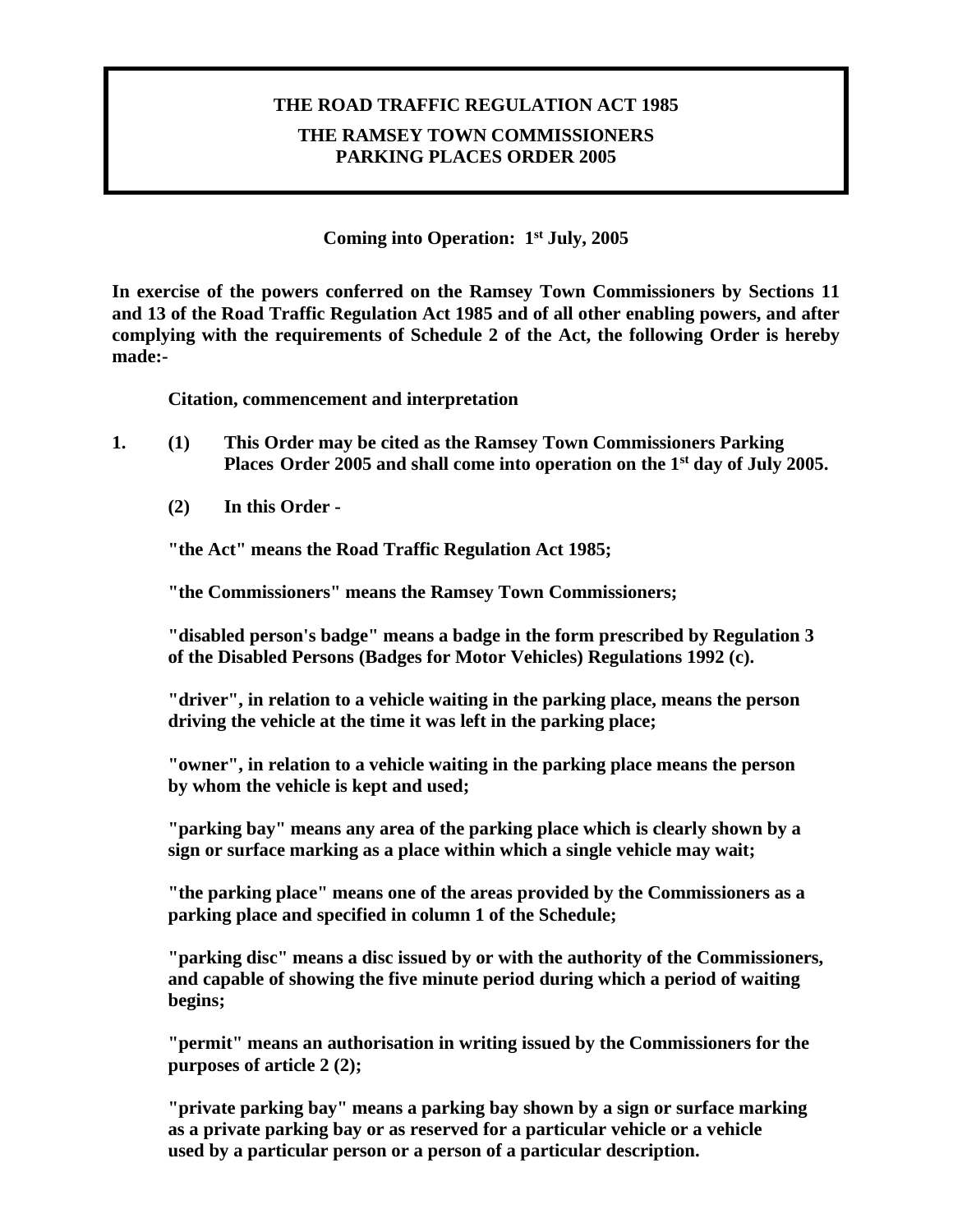**"camper van" means a vehicle whether mechanically propelled or not which is used as living accommodation by one or more persons, and which is also used for the carriage of goods or burden which are not needed by such one or more persons for the purpose of their residence in the vehicle.** 

**(3) Any reference in this Order to a class or description of vehicles shall be construed in accordance with the Road Traffic Act 1985 (a).**

**(4) The Ramsey Town Commissioners Parking Places Order 2001 is hereby revoked.**

#### **USE OF PARKING SPACES**

- **2. (1) The parking place (except any private or reserved parking bay) may, subject to the following provisions of this Order, be used by members of the public for parking vehicles of such classes, in such positions, on such days and during such hours as are specified in the Schedule.**
- **(2) A private or reserved parking bay may, subject to the following provisions of this Order, be used by a person authorised in writing by the Commissioners for parking a vehicle used by him, on such days and during such hours as are so specified and at such charge or charges as may from time to time be imposed.**

#### **CONDITIONS OF USE OF PARKING PLACES**

- **3. (1) Where in the Schedule the parking place is described as available for vehicles of a specified class or in a specified position, no person shall permit a vehicle to wait in the parking place unless it is of that class or in that position.**
	- **(2) No person shall bring or attempt to bring a vehicle into the parking place if a sign indicates, or an officer or servant of the Commissioners informs him, that the parking place is full or closed.**
	- **(3) The driver of a vehicle, if so required by an officer or servant of the Commissioners, shall -**
		- **(a) remove the vehicle from the parking place; or**
		- **(b) move the vehicle from one position to another in the parking place.**
	- **(4) No person shall, without the consent in writing of the Commissioners, permit a vehicle to wait in the parking place for longer than the maximum period of waiting specified in the Schedule.**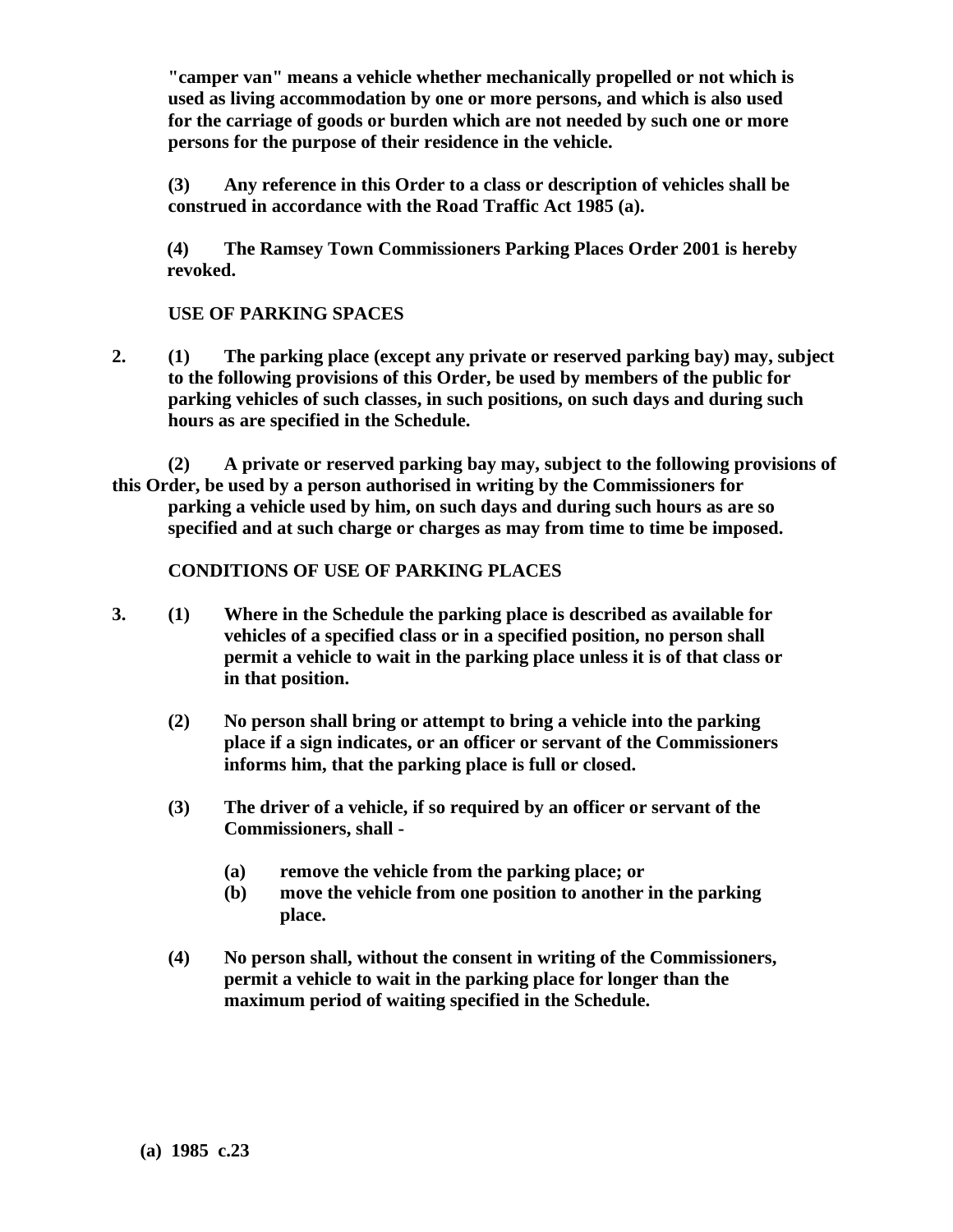- **(5) No person shall permit a vehicle to wait in a private or reserved parking bay unless -**
	- **(a) it displays a valid permit indicating that the vehicle, or a vehicle of the same class or description as the vehicle, is permitted to wait there at the material time and**
	- **(b) where the permit indicates the particular parking bay to be used, the vehicle is in that parking bay.**

#### **DISPLAY OF SPECIAL PARKING PERMITS**

**4. (1) At all times during which a vehicle is waiting on any private or reserved parking bay in any of the parking places mentioned in the Schedule during the permitted hours by virtue of a special parking permit, the permit shall be exhibited on the vehicle so that the particulars on the permit are readily visible from the front or near side of the vehicle.**

**(2) Nothing in Article 3. (5) shall render it unlawful for any person to cause or permit any vehicle to wait in the parking place referred to in the Schedule during the permitted hours where such vehicle is displaying in the manner specified in Article 4. (1) a special permit issued by the Commissioners in respect of that vehicle.**

#### **OFFENCES RELATING TO USE OF SPECIAL PARKING PERMITS**

**5. (1) No person shall knowingly exhibit on any vehicle any special parking permit which has been altered, defaced, mutilated or added to or upon which the details have become illegible.**

**(2) No person shall, by virtue of a parking permit, cause or permit a vehicle to wait in the same place in the parking place for a continuous period in excess of the period specified in the Schedule.**

#### **TRAFFIC IN PARKING PLACES**

- **6. (1) This article applies where in the parking place signs are erected or surface markings are laid indicating:**
	- **(a) the entrance to or exit from the parking place ; or**
	- **(b) that a vehicle using the parking place shall or shall not proceed in a specified direction within the parking place.**
	- **(c) that a vehicle may use the parking place for short-stay use, that is no more than either 1 or 2 hours in any 2 or 4 hour period respectively or as may be indicated by signs or surface markings in the parking place.**
- **6. (2) No person shall, without the consent of the Commissioners, park or drive a vehicle, or cause or permit a vehicle to be parked or driven** 
	- **(a) so that it enters the parking place otherwise than by an entrance so indicated, or**
	- **(b) so that it leaves the parking place otherwise than by an exit so indicated, or**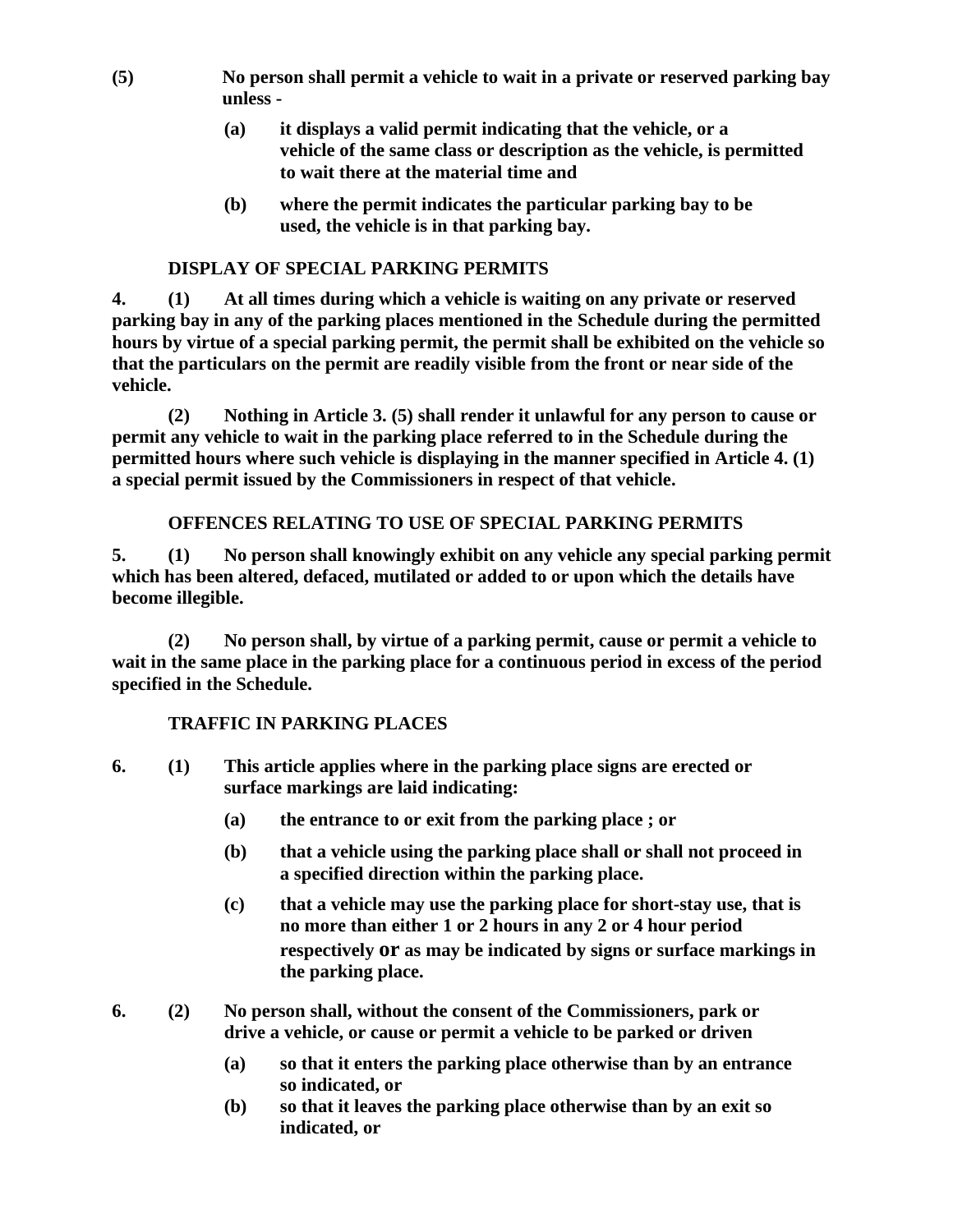- **6. (2) (c) in a direction contrary to that indicated by any signs or surface markings; or**
	- **(d) in a short stay parking area or bay longer than that indicated by any signs or surface markings. or**
	- **(e) in a short stay parking area or bay unless it displays a parking disc indicating the time of arrival; or**
	- **(f) in a parking bay which is shown by a sign or surface markings as being reserved, without displaying a relevant, valid permit.**

### **DISPLAY OF PARKING DISC**

**7. For the purposes of this Order a vehicle shall be regarded as displaying a parking disc in the relevant position when:**

- **(a) the disc is exhibited thereon with the side which shows the time facing forwards or outwards and immediately behind the windscreen, or side window on the near side, and**
- **(b) in the case of a vehicle not fitted with a front windscreen, the disc is exhibited in a conspicuous position on the front or near side of the vehicle.**

#### **CONDITIONS OF USE OF SHORT STAY PARKING PLACES WHERE DISCS ARE REQUIRED TO BE DISPLAYED**

**8. (1) Save as provided in Article 6. (2) no person shall, except with the permission of the Commissioners, cause or permit any vehicle to wait in a parking place which requires a parking disc to be displayed between the hours of 7.00 am and 7.00 pm on any day:**

- **(a) for a longer period than either 1 or 2 hours as may be indicated; or**
- **(b) in the case of a vehicle displaying a valid disabled person's badge, for a longer period than 2 or 4 hours:**
- **(c) if a period of less than 1 or 2 hours, as may be indicated by signs, has elapsed since the termination of the last period of waiting (if any) by that vehicle in any parking bay marked in any parking place specified in the Schedule.**

**(2) The driver of a vehicle shall, on arrival of the vehicle on a parking bay in which a parking disc is required to be displayed, exhibit a parking disc in the relevant position on the vehicle and set the disc so that it indicates the five minute period during which the vehicle arrived there.**

#### **OFFENCES RELATING TO PARKING DISCS**

- **9. (1) No person shall:**
	- **(a) after the parking disc exhibited on a vehicle has been set in accordance with Article 8. (2), alter the indications given by that parking disc whilst the said vehicle remains in the parking bay; or**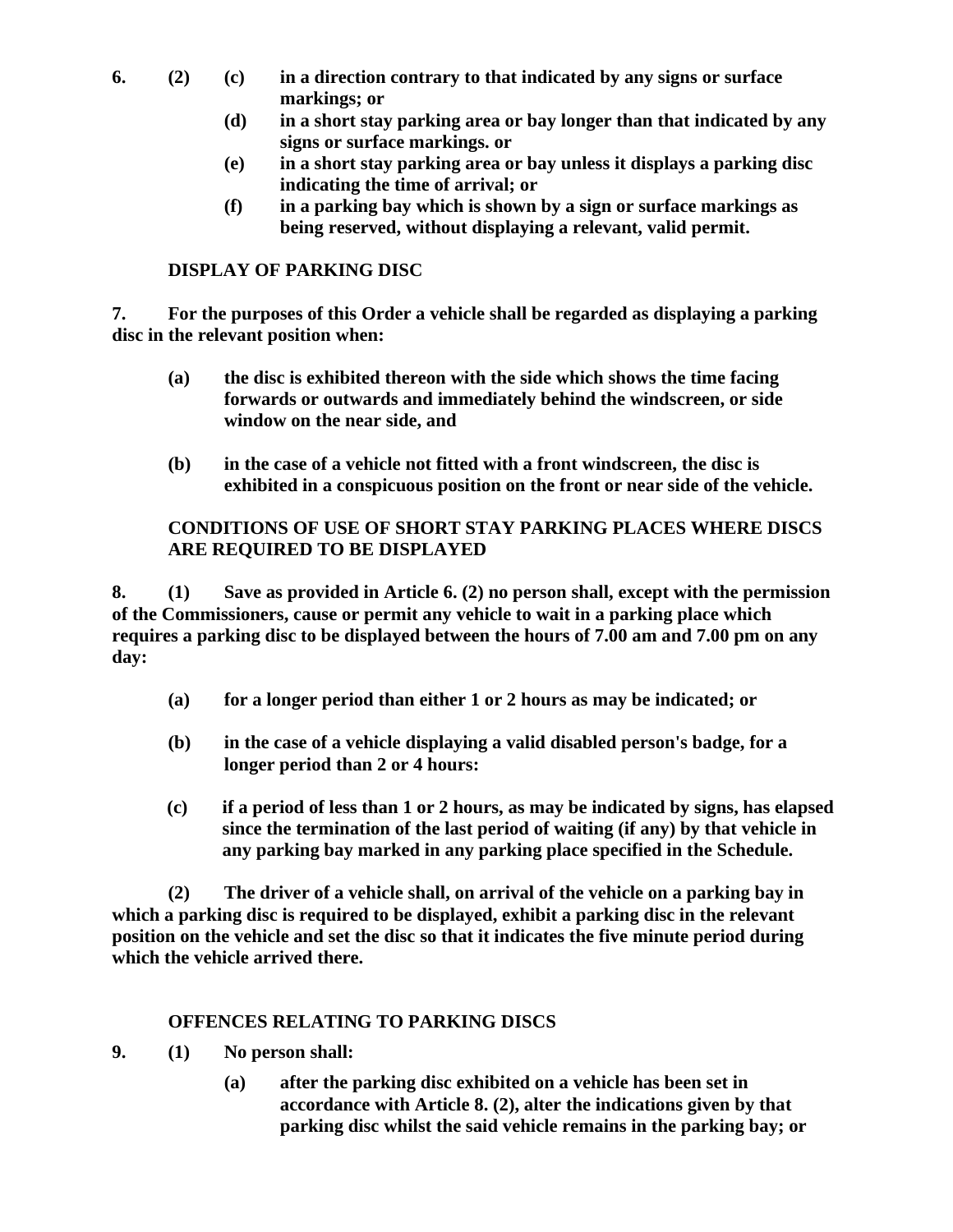**9. (1) (b) knowingly exhibit on any vehicle any parking disc which has been altered, defaced, mutilated or added to or upon which figures have become illegible.**

**(2) The driver of a vehicle shall not permit it to wait in the parking place specified in the Schedule for longer than the maximum period of waiting specified in that Schedule, such periods being calculated as commencing from the later time indicated on the parking disc set in accordance with the provisions of Article 8 (2).**

**(3) When a parking disc exhibited in pursuance of Article 8. (2) is showing a five minute period, the later time indicated by the disc showing the end of that period shall be treated in any proceedings for a contravention of paragraph 9. (1) (a) as evidence that the vehicle has been waiting on the parking place specified in the Schedule since the later time.**

**(4) Where in any proceedings for a contravention of paragraph 9. (1) (a) it is not proved that the offence had been committed, but it is proved that the parking disc had not been set in accordance with Article 8. (2), the defendant may be convicted of an offence consisting of a contravention of that Article.**

**FURTHER OFFENCES RELATING TO USE OF PARKING PLACES**

- **10. (1) No person shall, without the consent in writing of the Commissioners, bring any vehicle into the parking place or permit any vehicle to wait there, except a vehicle of a class specified in column 2 of the Schedule.**
	- **(2) No person shall permit a vehicle to wait in the parking place unless there is at all times in force in relation to the vehicle a vehicle licence under the Licensing and Registration of Vehicles Act 1985 ( b ).**
	- **(3) Where a parking bay is shown by a sign or surface marking as for use by disabled persons, no person shall permit a vehicle to wait in that parking bay unless it displays a valid Disabled Person's Badge.**
	- **(4) No person shall carry out or permit to be carried out on a vehicle waiting in the parking place any cleaning, maintenance or repair, except such as is necessary to enable the vehicle to be removed from the parking place within 24 hours of any entry thereto or longer subject to permission being granted by the Commissioners.**
	- **(5) No person shall cause the engine of a vehicle to be run in the parking place after it is in position there, except in order to change its position or to remove it from the parking place.**
	- **(6) No person shall, without the consent in writing of the Commissioners, bring any vehicle into the parking place or use any vehicle in the parking place for any purpose other than that of permitting it to wait in, or removing it from, the parking place.**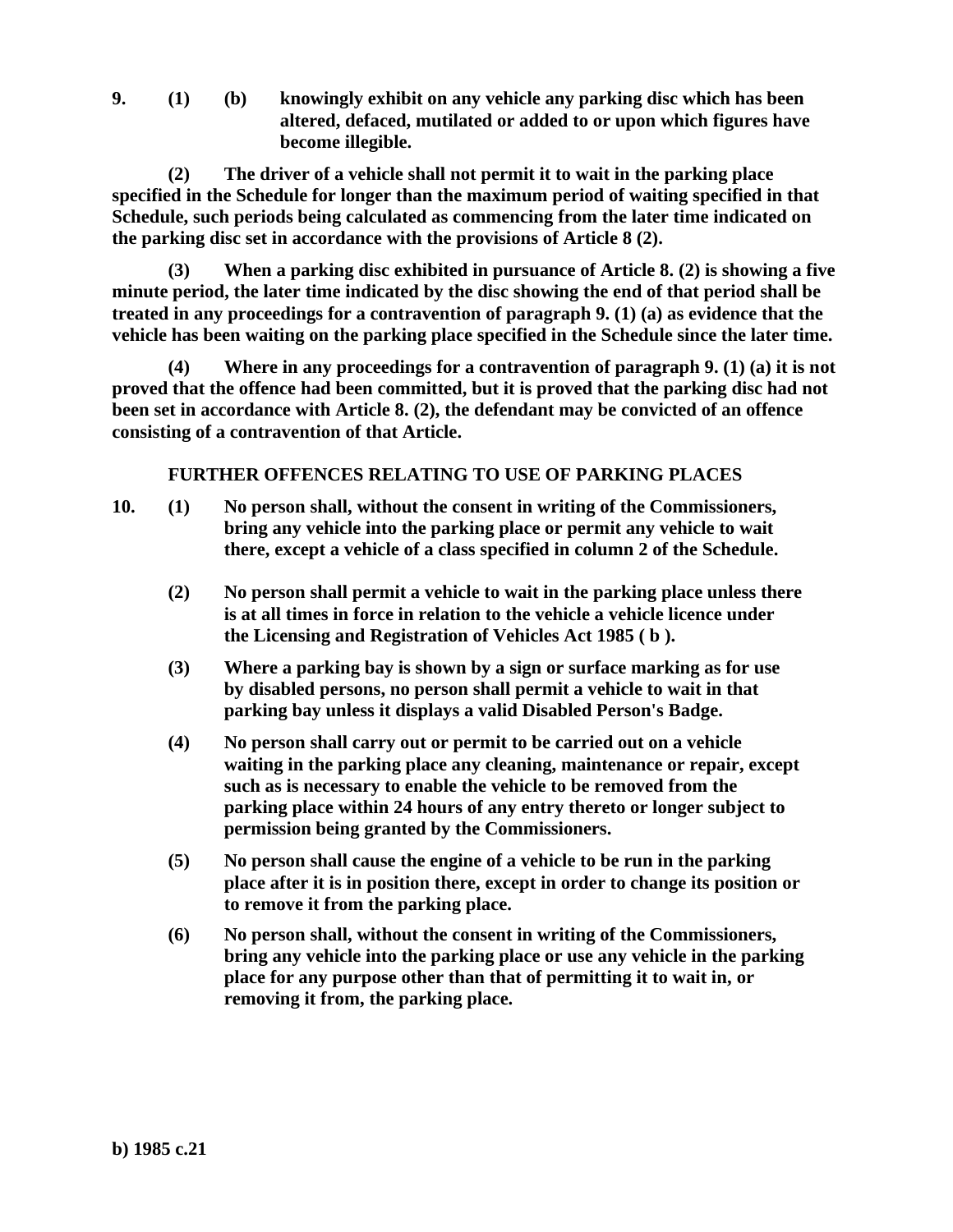**10. (7) Without prejudice to the generality of paragraph (6) no person shall, without the consent in writing of the Commissioners:-**

> **(a) use any vehicle, or anything towed by a vehicle, while it is in the parking place, for the purpose of or in connection with -**

- **(1) the sale or offer for sale of any article, including the vehicle, or**
- **(2) the offer of any service, or**
- **(3) the hire or employment or offer for hire or employment of any person; or**
- **(4) the display of any article; or**
- **(5) publicity for any trade or business; or**
- **(b) advertise for sale or hire any vehicle, while it is in the parking place;**

**(c) use a vehicle, or anything towed by a vehicle, while it is in the parking place for sleeping or for habitation or any domestic purpose.**

- **(8) No person shall abandon a vehicle in the parking place.**
- **(9) No person shall park or cause to be parked any vehicle which is not wholly within the markings of a parking bay or in such a manner as to cause an obstruction or nuisance or contrary to any parking instruction indicated on a sign or notice positioned conspicuously at the parking place.**
- **(10) No person shall park a faulty vehicle in such a manner as to cause a nuisance.**

### **REMOVAL OF VEHICLES**

**11. (1) The Commissioners may remove from the parking place any vehicle left in the parking place in contravention of this Order.**

**(2) The Commissioners may move any vehicle from one position to another in the parking place.**

#### **EXEMPTIONS**

**12. Nothing in Articles 3, 4, 6, 8, and 10 shall render it unlawful to cause or permit any vehicle to wait in the parking places referred to in the Schedule for so long as may be necessary to enable the vehicle to be used for fire brigade, ambulance, police or other emergency purposes.**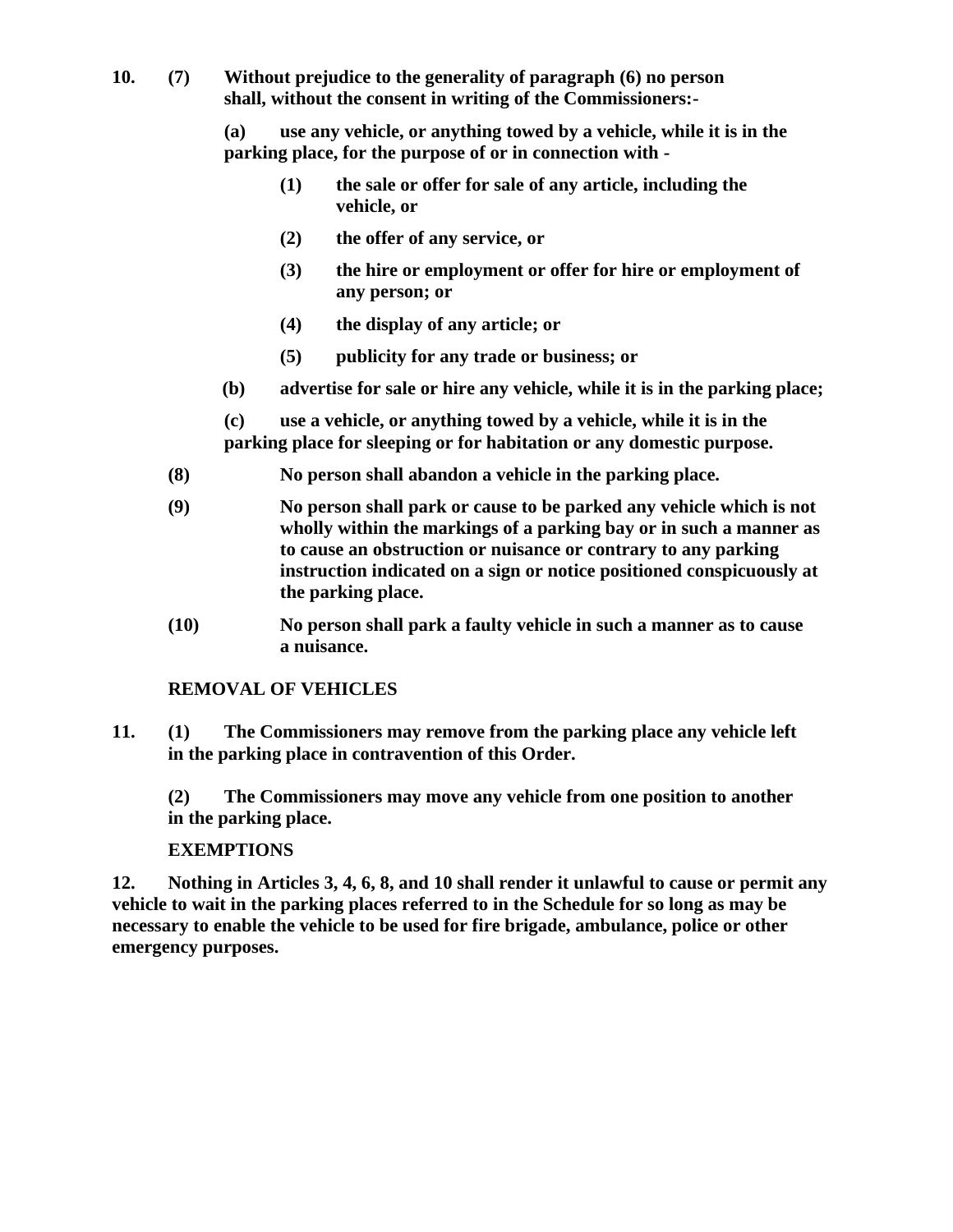# **S C H E D U L E**

**In this Schedule the permitted classes of vehicle refers to the classes as defined in section 65 of the Road Traffic Act 1985 and the reference to camper vans is as defined in 1 ( 2 ) of this Order;**

| <b>Parking</b><br><b>Place</b>                                   | <b>Permitted Classes of</b><br><b>Vehicle</b>                                                                            | Days of<br><b>Operation</b> | <b>Hours of</b><br><b>Operation</b> | <b>Maximum</b><br><b>Period of</b><br><b>Waiting</b> |
|------------------------------------------------------------------|--------------------------------------------------------------------------------------------------------------------------|-----------------------------|-------------------------------------|------------------------------------------------------|
| <b>Station Road</b><br><b>Car Park Short</b><br><b>Stay Area</b> | Motor Car, Motor<br><b>Cycle, Motor Vehicle</b><br>not exceeding 5,000 kg<br>maximum laden weight                        | every day                   | 7 am - 7 pm                         | 2 hours in any<br>4 hour period                      |
| <b>Station Road</b><br><b>Car Park</b><br><b>Long Stay Area</b>  | <b>Motor Car, Camper</b><br>Van, Motor Vehicle Not<br>Exceeding 5,000 Kg.<br><b>Maximum Laden</b><br>Weight, Motor Cycle | every day                   | <b>All hours</b>                    | 23 hours in any<br>24 hour period                    |
| <b>College Street</b><br><b>Car Park</b>                         | <b>Motor Car, Camper</b><br>Van, Motor Cycle.                                                                            | every day                   | <b>All hours</b>                    | 23 hours in any<br>24 hour period                    |
| <b>Chapel Lane</b><br><b>Private Car</b><br>Park                 | Motor Car, Motor<br>Cycle                                                                                                | every day                   | <b>All hours</b>                    | 7 days                                               |
| <b>Water Street</b><br><b>Private Car</b><br>Park                | <b>Motor Car, Motor</b><br>Cycle,                                                                                        | every day                   | <b>All hours</b>                    | 7 days                                               |
| <b>Old River Road</b><br><b>Car Park</b>                         | <b>Motor Car, Motor</b><br><b>Cycle, Camper Van</b>                                                                      | every day                   | <b>All hours</b>                    | 23 hours in any<br>24 hour period                    |
| <b>Close ny</b><br><b>Chibbyr Ghlass</b><br><b>Car Park</b>      | <b>Motor Car, Motor Cycle</b>                                                                                            | every day                   | <b>All hours</b>                    | 7 days                                               |
| <b>Plaza</b><br><b>Car Park</b>                                  | <b>Motor Car, Motor Cycle</b>                                                                                            | every day                   | <b>All hours</b>                    | 23 hours in any<br>24 hour period                    |
| <b>Amenity Area</b><br><b>Car Park</b><br><b>Mooragh Estate</b>  | <b>Motor Car, Camper</b><br>Van, Motor Cycle,<br><b>Public Service Vehicle</b>                                           | every day                   | <b>All hours</b>                    | 18 hours in any<br>24 hour period                    |
| <b>Mooragh Park</b><br><b>Main Car Park</b>                      | <b>Motor Car</b>                                                                                                         | every day                   | 7 am - 10 pm                        | 15 hours in any<br>24 hour period                    |